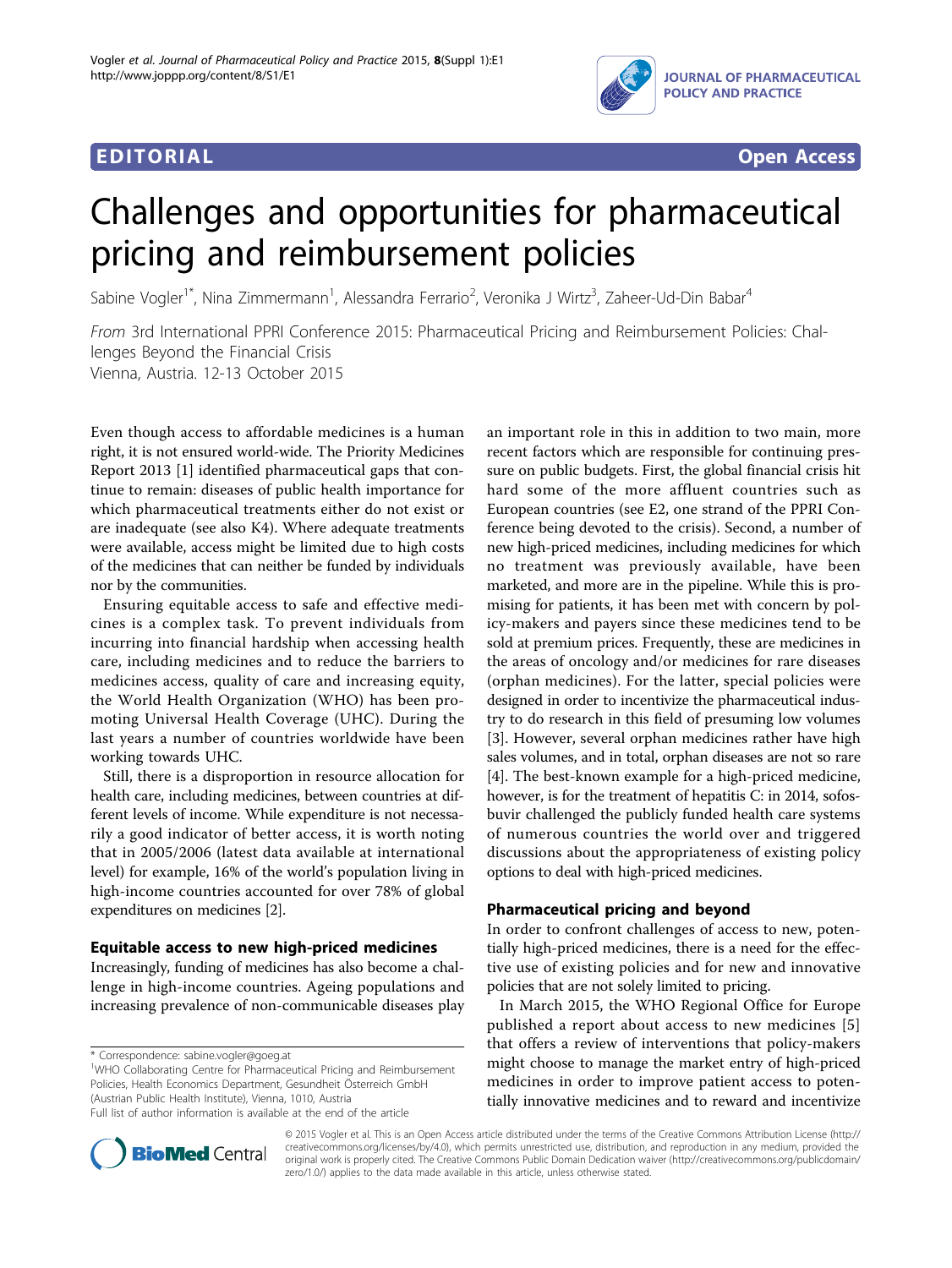industry for research while ensuring financial sustainability (see also K2). The report made clear that in addition to activities alongside the market entry of medicines, policy-makers should consider undertaking measures before launch, such as horizon scanning and planning far in advance, and post-launch activities to strengthen the compliance to guidelines and formularies and to improve the medicine management at the interface of in-patient and out-patient sectors (see also Strand 3 of the PPRI Conference, E3).

Further, more collaborative approaches between the different actors have been suggested, including a closer cooperation between the regulatory authorities and public bodies for pricing and reimbursement. In order to reduce possible overlaps between the licensing and the pricing and reimbursement processes and ensure early access to promising new medicines, the European Medicines Agency launched in March 2014 the pilot project of 'adaptive pathways' which foresees an early approval of a medicine for a restricted patient population based on small initial clinical studies. The first approval is followed by progressive adaptations of the marketing authorisation to expand access to the medicine to broader patient populations based on 'real-life' clinical data on utilization [[6\]](#page-2-0). In addition to a stronger cooperation between authorities, increased dialogue with other stakeholders has been recommended, in particular discussions on what constitutes a fair reward for industry innovation while still preserving access for patients [[5\]](#page-2-0). Patients and citizens must not be forgotten in the debate. It was recommended exploring ways of how to better involve them since their potential to strengthen the quality and legitimacy of the decisionmaking process has been acknowledged [\[1](#page-2-0)].

# New challenges and opportunities

In the field of pricing, common policies are increasingly being questioned because they appear to be no longer able to deal with new challenges such as high-priced medicines. In the Council conclusions on 'Innovation for the benefit of patients' as of 6 December 2014 European policymakers noted with concern that, due to the very high prices of some innovative medicines, patients do not always have access to innovative treatments [\[7](#page-2-0)]. Concerns have been voiced that medicine shortages that have increasingly been observed also in higher-income countries, are, among other factors, attributable to existing pricing policies [[8\]](#page-2-0). External price referencing (i.e. international price comparison) is the commonly applied pricing policy in European countries [\[9\]](#page-2-0) and, increasingly, in several countries over the world [\[10\]](#page-2-0). This policy tends to incentivize marketing authorization holders to first launch medicines in countries with higher price levels, and delay, and even refrain from, launching in low-price countries [[11\]](#page-2-0). While this has been long known, EPR's possibly limiting impact access has been recently observed particularly in countries that were hit hard by the crisis and related to new high-priced medicines – the two main recent challenges mentioned above.

As a result, alternative pricing and funding models have been implemented or are under discussion. In recent years, managed-entry agreements were introduced in several countries. However, while they are instruments to manage uncertainty and to allow faster patient access to new medicines, with possibly limited data on their effectiveness, they tend to contribute to intransparency due to their confidential contents [\[12,13\]](#page-2-0). Although value-based pricing as an integrative pricing and reimbursement policy is only in place in few countries (e.g. Sweden), tools (e.g. health technology assessments) aiming to assess value are applied in several countries [\[14\]](#page-2-0). Discussions have started whether, and how, the economic situation of a country could be considered into pricing policies [[15](#page-2-0)].

At the same time, new opportunities could be seized. The recent and future patent expiries of high-cost, frequently biotechnological, medicines is very likely to allow patient access to highly effective medicines at lower prices and to offer potential savings to public payers. However, it has not been fully explored yet how to make best use of biosimilar medicines, and even generics.

The 2015 Vienna PPRI Conference provides a forum to discuss these issues with leading experts including Suzanne Hill (WHO, K1) and Andy Gray (University of KwaZulu-Natal, K3) and different stakeholders. Strand 1 of the PPRI Conference is particularly dedicated to current and recurrent challenges in pharmaceutical pricing and reimbursement and possible opportunities, with key-notes of Veronika Wirtz (Boston University, K4) and Arnold Vulto (Erasmus University Hospital) as well as presentations about policies to deal with high-cost medicines (e.g., O1, O2, O9, O14) and experiences with generic policies (O6).

### Acknowledgements

The authors thank all members of the Scientific Programme Committee for their valuable support in the organization of the PPRI Conference on 'Pharmaceutical Pricing and Reimbursement Policies: Challenges Beyond the Financial Crisis' held in Vienna on 12-13 October 2015. They are grateful for their highly appreciated comments to the programme and the review of the abstracts. The list of members of the Scientific Programme Committee is available at<http://whocc.goeg.at/Conference2015/ProgrammeCommittee>.

#### Authors' details <sup>1</sup>

<sup>1</sup>WHO Collaborating Centre for Pharmaceutical Pricing and Reimbursement Policies, Health Economics Department, Gesundheit Österreich GmbH (Austrian Public Health Institute), Vienna, 1010, Austria. <sup>2</sup>LSE Health and Department of Social Policy, London School of Economics and Political Science, London, WC2A 2AE, UK. <sup>3</sup>Department of Global Health, Boston University School of Public Health, Boston, MA 02118, USA. <sup>4</sup>School of Pharmacy, Faculty of Medical and Health Sciences, University of Auckland, Private Mail Bag 92019, Auckland, New Zealand.